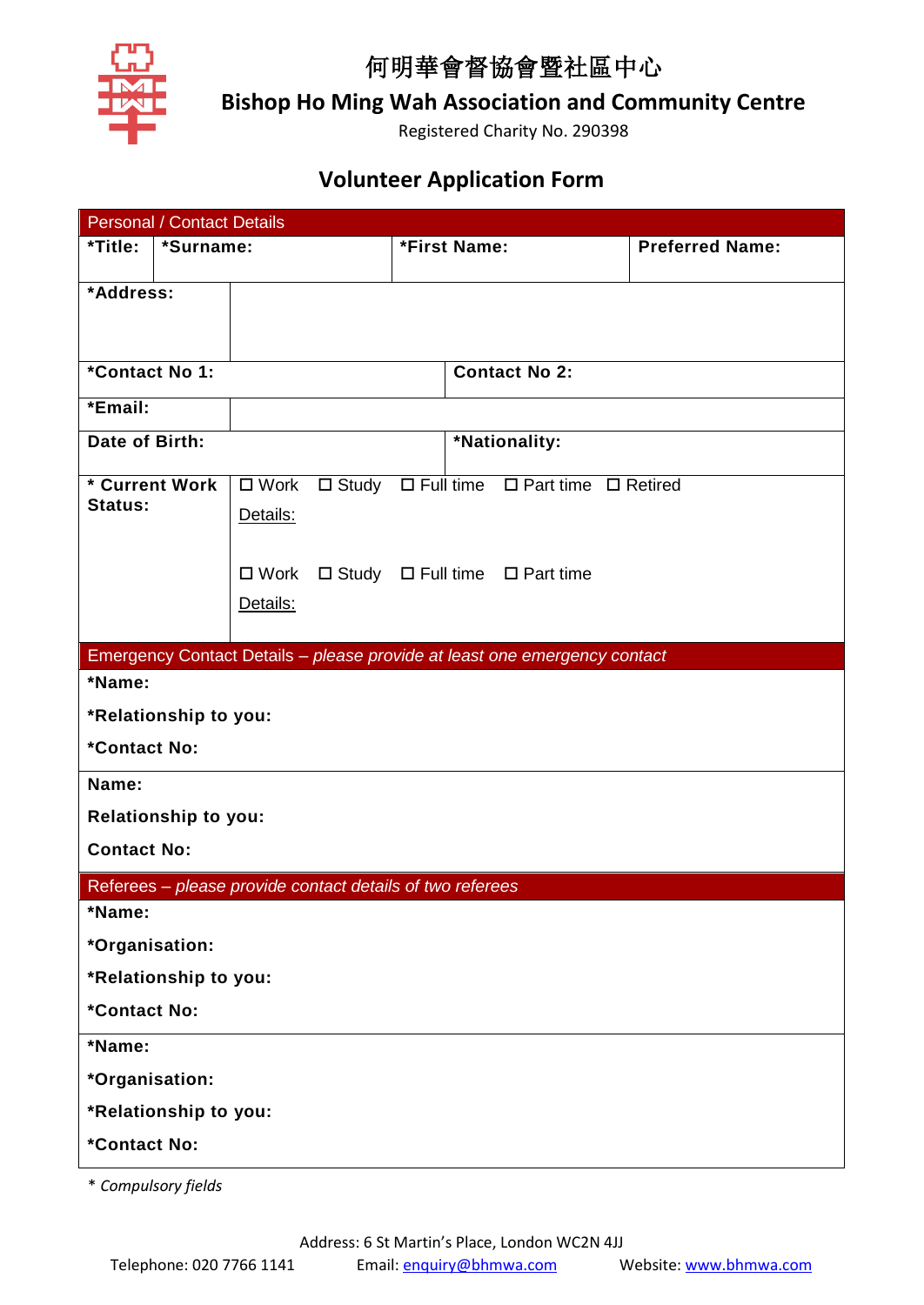| <b>Experience and Qualifications</b>                         |                                                                                          |                                                                       |  |  |  |  |  |  |
|--------------------------------------------------------------|------------------------------------------------------------------------------------------|-----------------------------------------------------------------------|--|--|--|--|--|--|
| Please tick any of these skill areas if they relate to you:  |                                                                                          |                                                                       |  |  |  |  |  |  |
| $\Box$ Administration and clerical                           |                                                                                          | $\Box$ Arts and crafts                                                |  |  |  |  |  |  |
| $\square$ Befriending                                        |                                                                                          | Cooking<br>ப                                                          |  |  |  |  |  |  |
| $\square$ Dancing                                            |                                                                                          | Facilitation<br>□                                                     |  |  |  |  |  |  |
| $\square$ Fundraising                                        |                                                                                          | IT & computer skills<br>ப                                             |  |  |  |  |  |  |
| $\square$ Languages                                          |                                                                                          | Organisation & leadership<br>ப                                        |  |  |  |  |  |  |
|                                                              | $\Box$ Practical (DIY, shopping, cleaning)                                               | Singing<br>$\Box$                                                     |  |  |  |  |  |  |
| $\Box$ Tai Chi & other forms of health improvement exercises |                                                                                          |                                                                       |  |  |  |  |  |  |
| $\Box$ Others, please specify                                |                                                                                          |                                                                       |  |  |  |  |  |  |
|                                                              |                                                                                          |                                                                       |  |  |  |  |  |  |
|                                                              |                                                                                          |                                                                       |  |  |  |  |  |  |
| <b>Experience as</b><br>a Volunteer                          | Please give the name of organization, your role and the period you<br>were/are involved. |                                                                       |  |  |  |  |  |  |
|                                                              |                                                                                          |                                                                       |  |  |  |  |  |  |
|                                                              |                                                                                          |                                                                       |  |  |  |  |  |  |
|                                                              |                                                                                          |                                                                       |  |  |  |  |  |  |
|                                                              |                                                                                          |                                                                       |  |  |  |  |  |  |
|                                                              |                                                                                          |                                                                       |  |  |  |  |  |  |
|                                                              |                                                                                          |                                                                       |  |  |  |  |  |  |
|                                                              |                                                                                          |                                                                       |  |  |  |  |  |  |
| <b>Education</b>                                             | the year achieved:                                                                       | Please give the highest education qualification, name of provider and |  |  |  |  |  |  |
|                                                              |                                                                                          |                                                                       |  |  |  |  |  |  |
|                                                              |                                                                                          |                                                                       |  |  |  |  |  |  |
| <b>Courses or</b>                                            |                                                                                          | Please give the training you have undertaken within the last 5 years. |  |  |  |  |  |  |
| <b>Training (if</b>                                          |                                                                                          |                                                                       |  |  |  |  |  |  |
| relevant)                                                    |                                                                                          |                                                                       |  |  |  |  |  |  |
|                                                              |                                                                                          |                                                                       |  |  |  |  |  |  |
|                                                              |                                                                                          |                                                                       |  |  |  |  |  |  |
| <b>Hobbies and Interests</b>                                 |                                                                                          |                                                                       |  |  |  |  |  |  |
|                                                              |                                                                                          |                                                                       |  |  |  |  |  |  |
|                                                              |                                                                                          |                                                                       |  |  |  |  |  |  |
|                                                              |                                                                                          |                                                                       |  |  |  |  |  |  |
| Why would you like to be a volunteer with us?                |                                                                                          |                                                                       |  |  |  |  |  |  |
|                                                              |                                                                                          |                                                                       |  |  |  |  |  |  |
|                                                              |                                                                                          |                                                                       |  |  |  |  |  |  |
|                                                              |                                                                                          |                                                                       |  |  |  |  |  |  |